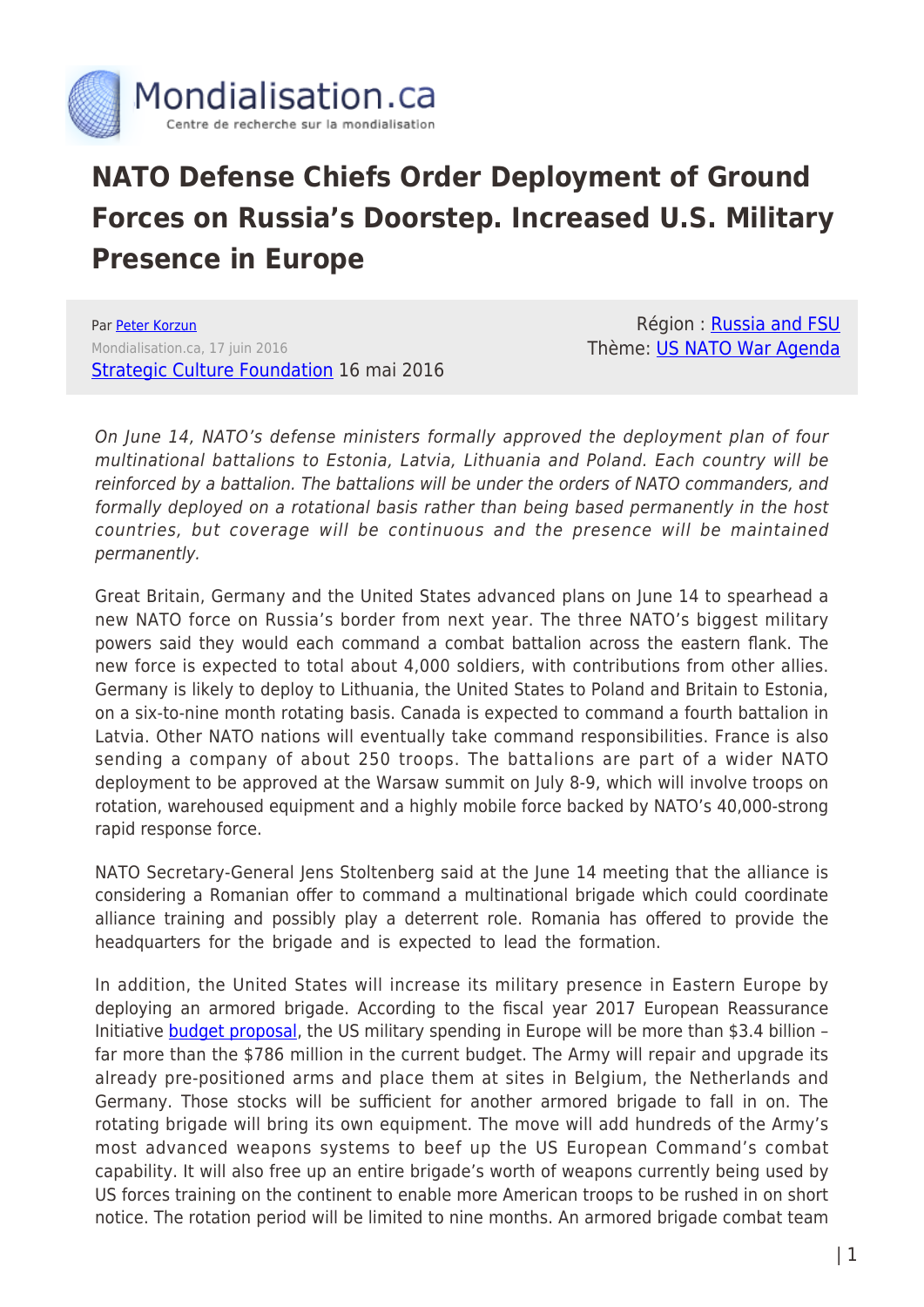comprises about 4,200 troops and includes approximately 250 tanks, Bradley Fighting Vehicles and Paladin self-propelled howitzers, plus 1,750 wheeled vehicles. The proposed budget increase includes a \$1.8bn outlay on 45,000 GPS-guided smart bombs and laserguided rockets to boost the forces precision strike capability.

All these plans are in violation of the Russia-NATO [Founding Act](http://www.nato.int/cps/en/natohq/official_texts_25468.htm) (1997), which states that «in the current and foreseeable security environment», it would not seek «additional permanent stationing of substantial ground combat forces» in the nations closer to Russia.

The arguments of NATO officials saying the forces will deploy on temporary basis do not hold water. The violation is obvious. Actually, stationing forces abroad under the pretext of holding exercises cannot be done on a non-rotational basis anyway, because each unit has an operational cycle that envisions going through exercises. The announced plans are nothing else but a permanent military presence of substantial forces. With the Founding Act invalid, the Russia-NATO military relationship will be left without a legal basis to go upon. The document has played a very important role in the relationship for 19 years.

It's not about ground forces only. Poland and the Baltic States are attempting to build a regional anti-aircraft missile shield. «We are in discussions now with the Estonians, the Latvians, and the Poles over how we can create some kind of regional air defense system», Lithuanian Defense Minister Juozas Olekas [told](https://next.ft.com/content/7329eeb6-3091-11e6-bda0-04585c31b153#axzz4BRbG93hH) the Financial Times on June 10.

American Patriot missiles are being [considered](http://www.reuters.com/article/us-poland-defence-tenders-idUSKCN0VK1PG) as the four countries evaluate procurement possibilities.

In addition to a proposed anti-aircraft missile shield, Estonia, Latvia, and Lithuania are also lobbying NATO for an air mission requiring the deployment of dozens of warplanes, [said](https://next.ft.com/content/7329eeb6-3091-11e6-bda0-04585c31b153) Lithuania's defense chief, Lieutenant General Vytautas Zukas.

Meanwhile, Romania [has announced](http://sputniknews.com/military/20160407/1037661073/romania-black-sea-nato-initiative-analysis.html) its desire to station a permanent alliance fleet –including ships from Ukraine and Georgia – in the Black Sea to counter Russia.

Moscow has accused NATO of moving more and more military forces close to its borders, and vowed to do what it takes to protect Russia's national security and interests. It will have to deploy additional military aircraft and Iskander missile systems closer to the border. In response to NATO's plans, Moscow [has announced](https://www.rt.com/news/341756-russia-divisions-nato-threat/) the decision to deploy two new divisions in the west and one in the south to counterbalance NATO's increased military presence near Russian borders.

Many Europeans oppose these NATO's plans. For instance, some 56 percent of Germans [surveyed](http://sputniknews.com/military/20160426/1038635910/half-germany-oppose-NATO-deployment-Baltic.html) recently do not consider Russia as a threat to their country, with 49 percent of respondents opposing the idea of permanent deployment of **NATO forces** in Poland or the Baltic states.

The US decision to increase military presence in Europe comes along with the rise of Donald Trump, who has [disparaged](http://www.nytimes.com/politics/first-draft/2016/04/02/donald-trump-tells-crowd-hed-be-fine-if-nato-broke-up/) the NATO alliance as a drain on US resources.

His stance has a lot of supporters in the US.

The negative development of events is seen as a provocation by Moscow to reduce any chances of a dialogue within the framework of Russia-NATO Council. NATO's plans to send four armed battalions to the Baltic States and Poland will greatly reduce European security